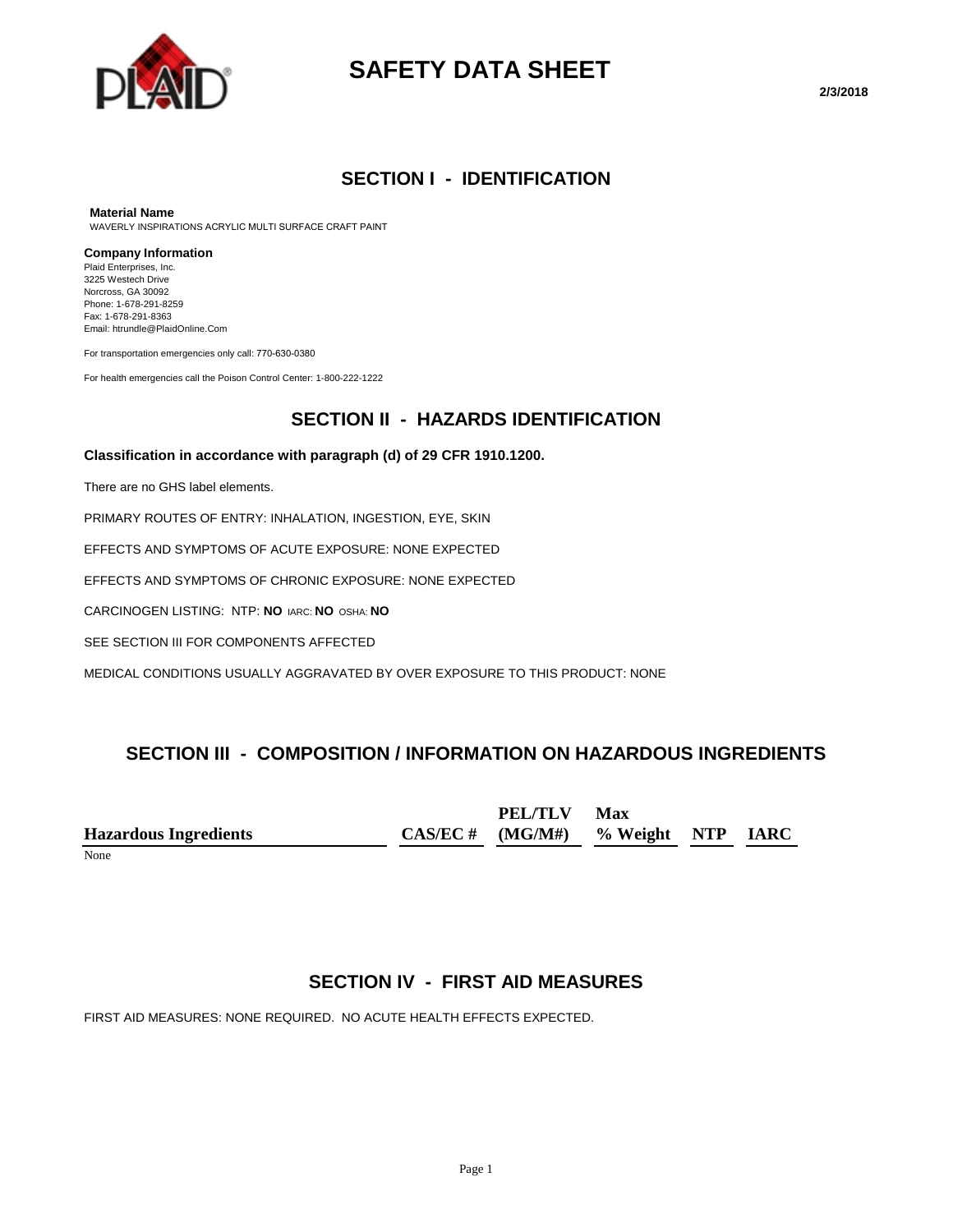# **SECTION V - FIRE FIGHTING MEASURES**

FLASH POINT (METHOD): N/A  $\overline{A}$  autoignition temperature: N/A EXPLOSION LIMITS IN AIR (% BY VOLUME): NOT EXPLOSIVE EXTINGUISHING MEDIA: NO SPECIAL MEDIA REQUIRED FIRE FIGHTING PROCEDURES: NO SPECIAL FIRE FIGHTING PROCEDURES REQUIRED UNUSUAL FIRE & EXPLOSION HAZARDS: NOT COMBUSTIBLE

# **SECTION VI - ACCIDENTAL RELEASE MEASURES**

STEPS TO BE TAKEN IN CASE A MATERIAL IS SPILLED: Clean up in accordance with all applicable regulations. Absorb spillage with noncombustible, absorbent material. For waste disposal, see Section XIII

# **SECTION VII - HANDLING AND STORAGE**

PRECAUTIONS TO BE TAKEN DURING STORAGE AND HANDLING: Good industrial hygiene practice requires that exposure be maintained below the TLV. This is preferably achieved through the provision of adequate ventilation. When exposure cannot be adequately controlled in this way, personal respiratory protection should be employed.

# **SECTION VIII - EXPOSURE CONTROLS / PERSONAL PROTECTION**

RESPIRATORY PROTECTION AND SPECIAL VENTILATION REQUIREMENTS: NONE REQUIRED OTHER PROTECTIVE EQUIPMENT (GLOVES, GOGGLES, ETC): NONE REQUIRED WORK/HYGIENE PRACTICES: NONE REQUIRED ENGINEERING CONTROLS: NONE REQUIRED

# **SECTION IX - PHYSICAL AND CHEMICAL PROPERTIES**

BOILING POINT: N/A GENERAL MELTING POINT: N/A VAPOR PRESSURE: N/A SPECIFIC VAPOR DENSITY (AIR=1): N/A SPECIFIC GRAVITY: N/A SOLUBILITY IN WATER: N/A REACTIVITY IN WATER: NON-REACTIVE

# **SECTION X - STABILITY AND REACTIVITY**

HAZARDOUS POLYMERIZATION PRODUCTS: N/A STABILITY: STABLE CONDITIONS TO AVOID: N/A INCOMPATIBILITY (MATERIALS TO AVOID): N/A HAZARDOUS DECOMPOSITION PRODUCTS: N/A

# **SECTION XI - TOXICOLOGICAL INFORMATION**

ACUTE EFFECTS ASSOCIATED WITH USE OF THIS MATERIAL: NONE EXPECTED The summated LD50 is 11965 mg/kg. The summated LC50 is 6514.2 mg/cubic meter. This product is not considered to be a known or suspected human carcinogen by NTP, IARC or OSHA (see section III)

# **SECTION XII - ECOLOGICAL INFORMATION**

NO HARMFUL EFFECTS KNOWN OTHER THAN THOSE ASSOCIATED WITH SUSPENDED INERT SOLIDS IN WATER.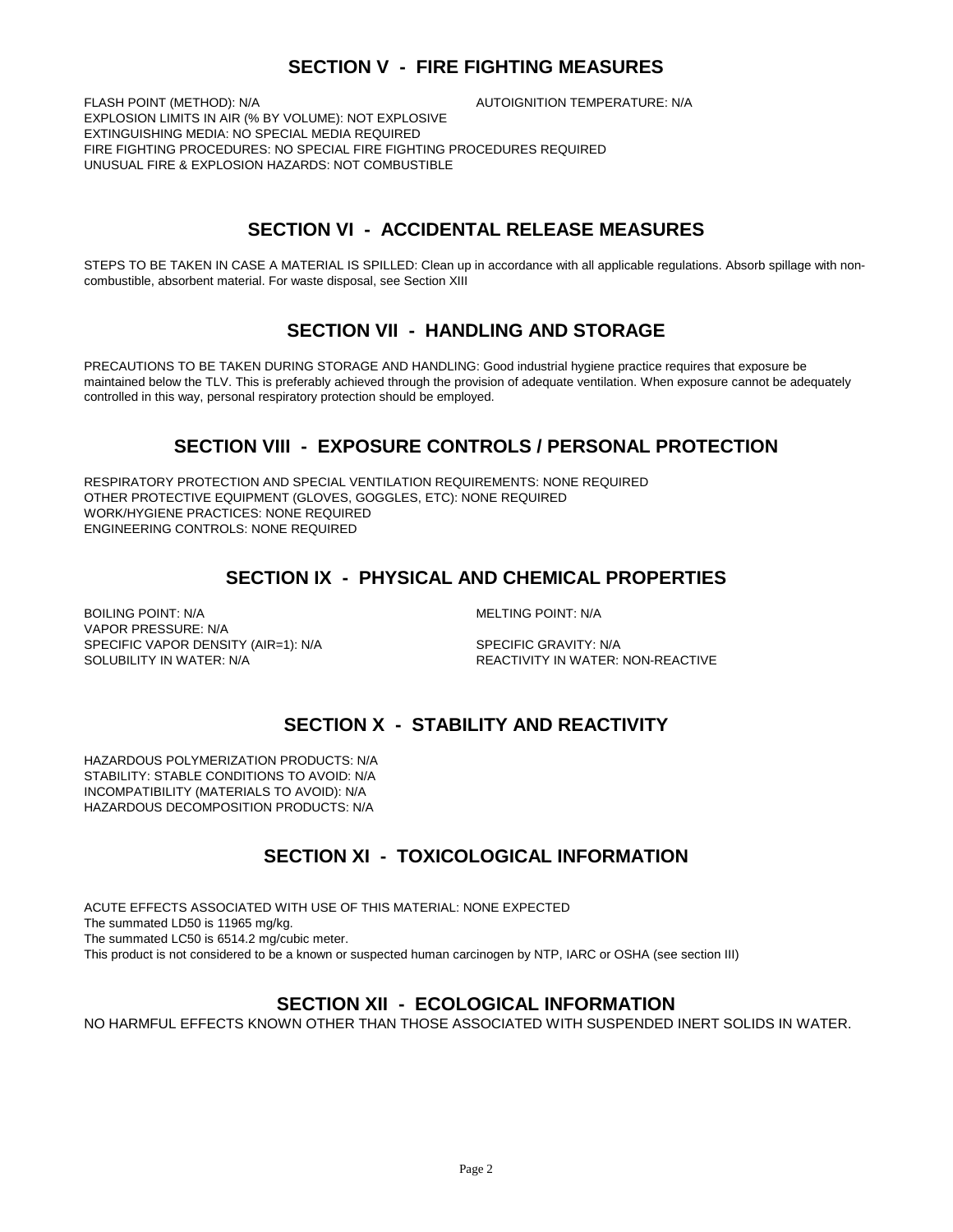# **SECTION XIII - DISPOSAL CONSIDERATIONS**

RCRA HAZARD CLASS (40 CFR 261): THIS PRODUCT IS NOT CLASSIFIED AS A HAZARDOUS WASTE. WASTE DISPOSAL METHOD: DISPOSE OF IN ACCORDANCE WITH FEDERAL, STATE AND LOCAL REGULATIONS.

### **SECTION XIV - TRANSPORTATION INFORMATION**

U.S. DOT (49 CFR 172.101): THIS IS NOT A HAZARDOUS MATERIAL AS CLASSIFIED BY CFR 172.101.

### **SECTION XV - REGULATORY INFORMATION**

CONTENTS OF THIS SDS COMPLY WITH OSHA HAZARD COMMUNICATION STANDARD 29 CFR 1910.1200

EPA SARA TITLE III CHEMICAL LISTINGS: SECTION 302.4 EXTREMELY HAZARDOUS SUBSTANCES (40 CFR 355): NONE

SECTION 313 TOXIC CHEMICALS (40 CFR 372): ALUMINUM APPLE RED COLORED GLITTER

INTERNATIONAL REGULATIONS

CANADIAN WHMIS: THIS PRODUCT IS A CONTROLLED PRODUCT UNDER CANADA'S WORKPLACE HAZARDOUS MATERIALS INFORMATION SYSTEM. IT CONTAINS THE FOLLOWING TOXIC OR HIGHLY TOXIC MATERIALS: ALUMINUM AMORPHOUS SILICA APPLE RED COLORED GLITTER COPPER PHTHALOCYANINE DIPROPYLENE GLYCOL MONOMETHYL ETHER FERRIC OXIDE **MICA** PROPYLENE GLYCOL

SUPPLEMENTAL STATE COMPLIANCE INFORMATION:

THIS PRODUCT CONTAINS THE FOLLOWING CHEMICAL(S) LISTED UNDER NEW JERSEY'S RIGHT TO KNOW PROGRAM: AMMONIUM HYDROXIDE AMORPHOUS SILICA DIPROPYLENE GLYCOL MONOMETHYL ETHER **MICA** PIGMENT RED 101 PIGMENT WHITE 6 PROPYLENE GLYCOL TALC

THIS PRODUCT CONTAINS THE FOLLOWING CHEMICAL(S) REQUIRING NOTIFICATION TO THE STATE OF WASHINGTON UNDER THEIR CHILDREN'S SAFE PRODUCTS ACT: ALKYLPHENOL ETHOXYLATE

THIS PRODUCT CONTAINS THE FOLLOWING CHEMICAL(S) LISTED IN FLORIDA'S TOXIC SUBSTANCE LIST: 2-Amino-2-methyl-1-propanol Aluminum, metal and oxide and welding fu Amorphous silica Dipropylene glycol methyl ether Iron oxide fume Mica dust Silica,talc, non-asbestos form

THIS PRODUCT CONTAINS THE FOLLOWING CHEMICAL(S) LISTED IN MAINE'S PRIORITY CHEMICAL LIST: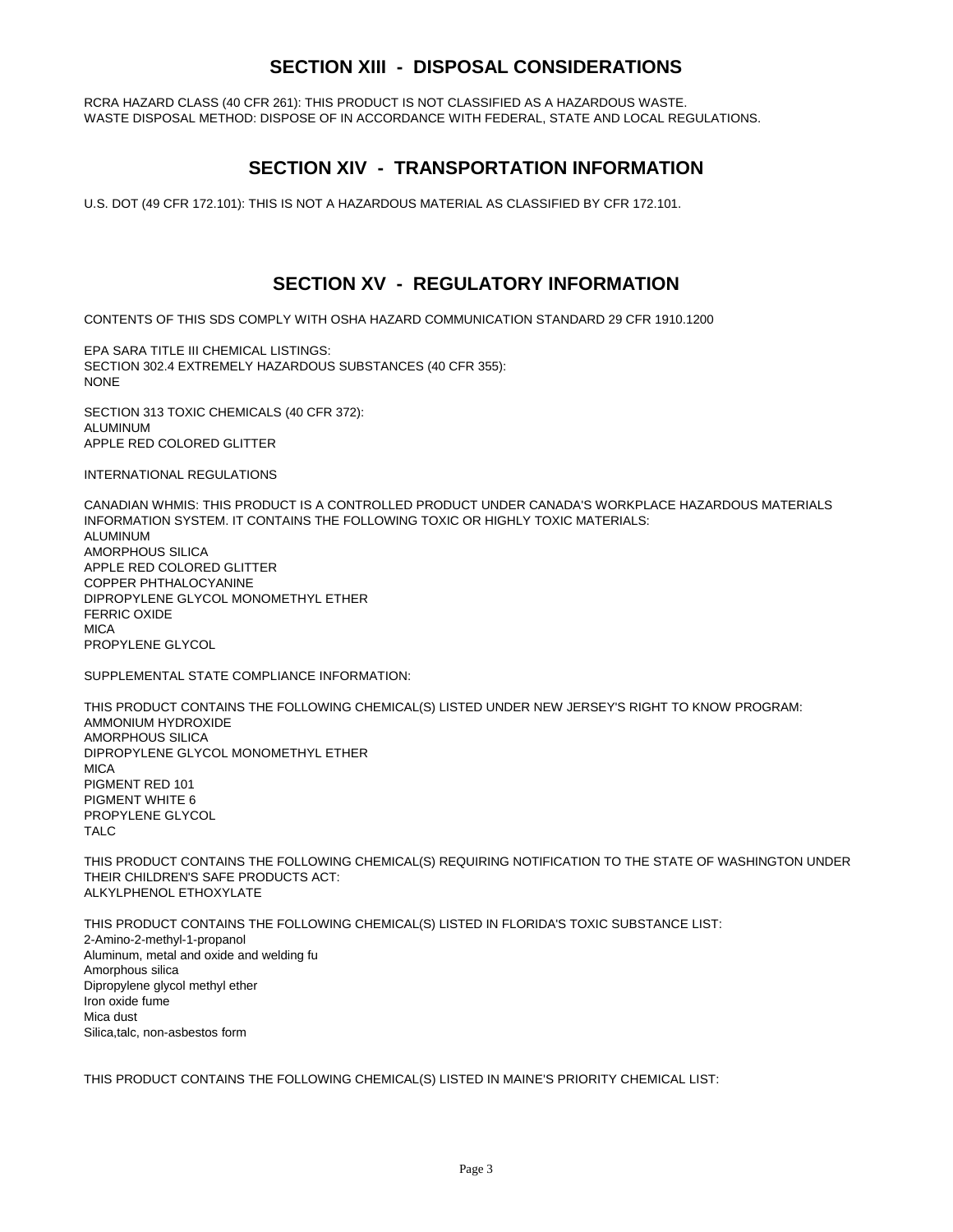#### NONE

THIS PRODUCT CONTAINS THE FOLLOWING CHEMICALS CONSIDERED BY VERMONT AS BEING OF VERY HIGH CONCERN TO CHILDREN: NONE

THIS PRODUCT CONTAINS THE FOLLOWING CHEMICAL(S) LISTED IN MASSACHUSETTS HAZARDOUS SUBSTANCE LIST: 2-Amino-2-methyl-1-propanol Aluminum Ammonium hydroxide Amorphous silica Carbon black Dipropylene glycol methyl ether Iron oxide dust Mica Dust Talc Titanium dioxide

THIS PRODUCT CONTAINS THE FOLLOWING CHEMICAL(S) LISTED ON MICHIGAN'S CRITICAL MATERIALS REGISTER: NONE

THIS PRODUCT CONTAINS THE FOLLOWING CHEMICAL(S) LISTED ON MINNESOTA'S HAZARDOUS SUBSTANCES LIST: Aluminum pyro powders Carbon black Dipropylene glycol methyl ether Iron oxide fume (Fe2O3) as Fe Kaolin dust Propylene glycol Silica (SiO2) Talc (Nonasbestiform, resp. and fibrous) Titanium dioxide THIS PRODUCT CONTAINS THE FOLLOWING CHEMICAL(S) LISTED IN PENNSYLVANIA'S HAZARDOUS SUBSTANCES LIST:

1,2-Propanediol 1-Propanol, 2-amino-2-methyl-Aluminum Ammonium hydroxide Carbon black Iron oxide Kaolin Mica-group minerals Propanol, (2-methoxymethylethoxy)- **Silica** Talc Titanium oxide

Under CPSC's consumer product regulations (16CFR1500.3 and 150014), this product has the following required acute and chronic hazard labeling:

**NONE**

# **SECTION XVI - OTHER INFORMATION**

Disclaimer: We believe the statements, technical information and recommendations contained herein are reliable, but they are given without warranty or guarantee of any kind. The information contained in this document applies to this specific material as supplied. It may not be valid for this material if it is used in combination with any other materials. It is the user's responsibility to satisfy oneself as to the suitability and completeness of this information for the user's own particular use.

#### **LAST REVISION DATE: 08/02/2017**

### **Prepared by Duke OEM Toxicology**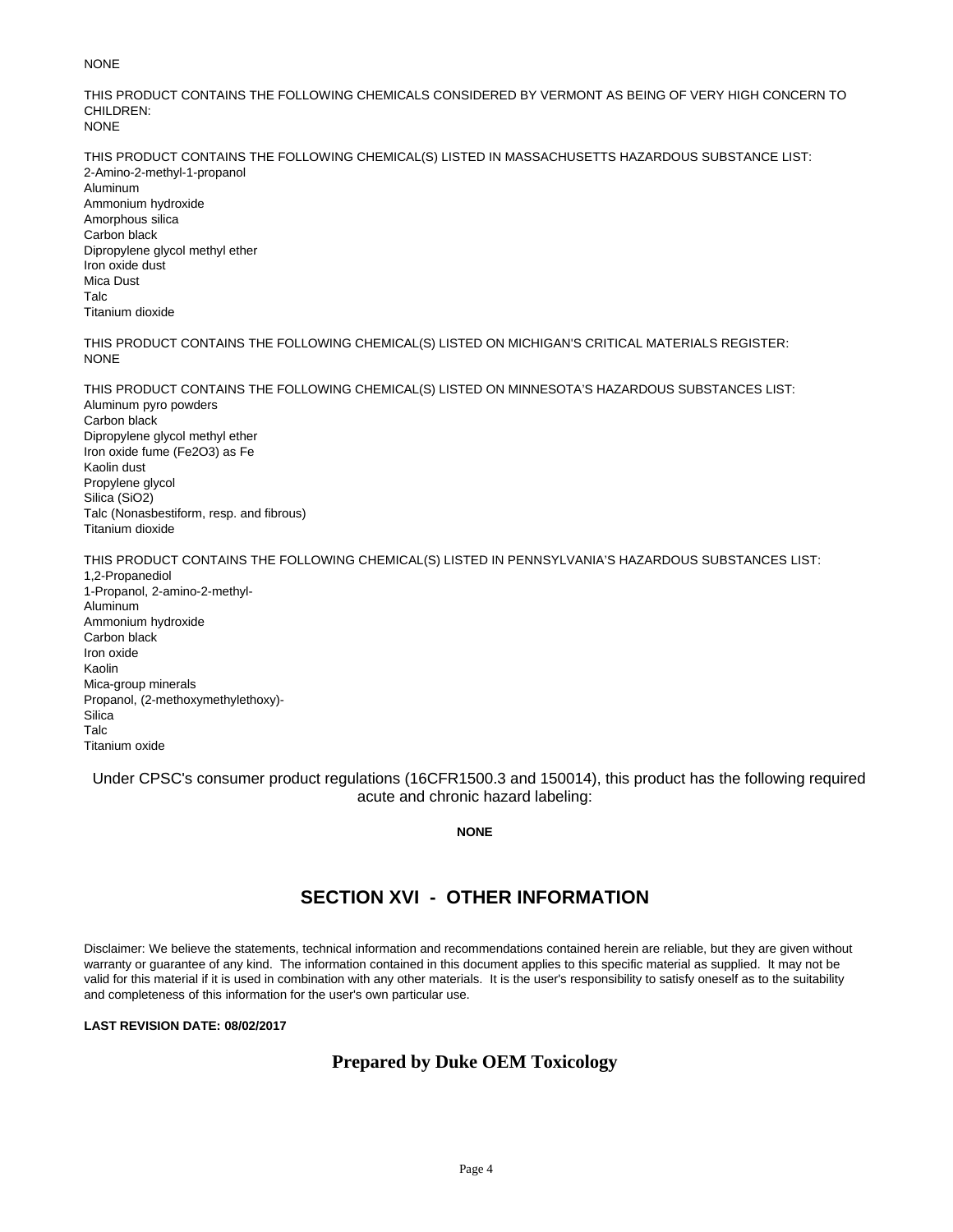# **COLOR INFORMATION**

THIS SDS APPLIES TO THE FOLLOWING COLORS WHICH ARE ASSOCIATED WITH HAZARDOUS AND/OR NON-HAZARDOUS INGREDIENTS

| <b>Product Color</b>             | <b>SKU</b> | <b>Hazardous Ingredient</b> |  |
|----------------------------------|------------|-----------------------------|--|
| 60690 METALLIC MOONSTONE         |            | (NONE)                      |  |
| 60690E METALLIC MOONSTONE        |            | (NONE)                      |  |
| 60691 METALLIC COPPER            |            | (NONE)                      |  |
| 60691E METALLIC COPPER           |            | (NONE)                      |  |
| 60692 HIGH GLOSS CHOCOLATE       |            | (NONE)                      |  |
| 60692E HIGH GLOSS CHOCOLATE      |            | (NONE)                      |  |
| 60693 METALLIC ROSE QUARTZ       |            | (NONE)                      |  |
| 60693E METALLIC ROSE QUARTZ      |            | (NONE)                      |  |
| 60694 HIGH GLOSS ELEPHANT        |            | (NONE)                      |  |
| 60694E HIGH GLOSS ELEPHANT       |            | (NONE)                      |  |
| 60695 METALLIC SUNSTONE          |            | (NONE)                      |  |
| 60695E METALLIC SUNSTONE         |            | (NONE)                      |  |
|                                  |            |                             |  |
| 60696 METALLIC GOLDEN            |            | (NONE)                      |  |
| 60697 METALLIC WHITE OPAL        |            | (NONE)                      |  |
| 60698 HIGH GLOSS INK             |            | (NONE)                      |  |
| 60923 METALLIC SILVER            |            | (NONE)                      |  |
| 60923E METALLIC SILVER           |            | (NONE)                      |  |
| 60924 HIGH GLOSS WHITE           |            | (NONE)                      |  |
| 60924E HIGH GLOSS WHITE          |            | (NONE)                      |  |
| 60925 HIGH GLOSS BUBBLEGUM       |            | (NONE)                      |  |
| 60925E HIGH GLOSS BUBBLEGUM      |            | (NONE)                      |  |
| 60926 METALLIC ANTIQUE SILVER    |            | (NONE)                      |  |
| 60926E METALLIC ANTIQUE SILVER   |            | (NONE)                      |  |
| 60927 METALLIC BLACK OPAL        |            | (NONE)                      |  |
| 60927E METALLIC BLACK OPAL       |            | (NONE)                      |  |
| 60928 GLITTER WHITE OPAL         |            | (NONE)                      |  |
| <b>60928E GLITTER WHITE OPAL</b> |            | (NONE)                      |  |
| 60929 HIGH GLOSS CRIMSON         |            | (NONE)                      |  |
| 60929E HIGH GLOSS CRIMSON        |            | (NONE)                      |  |
| 60930 HIGH GLOSS TANGERINE       |            | (NONE)                      |  |
| 60930E HIGH GLOSS TANGERINE      |            | (NONE)                      |  |
| 60931 HIGH GLOSS SUNSHINE        |            | (NONE)                      |  |
| 60931E HIGH GLOSS SUNSHINE       |            | (NONE)                      |  |
| 60932 HIGH GLOSS GRASS           |            | (NONE)                      |  |
| 60932E HIGH GLOSS GRASS          |            | (NONE)                      |  |
| 60933 HIGH GLOSS KELLY           |            | (NONE)                      |  |
| 60933E HIGH GLOSS KELLY          |            | (NONE)                      |  |
| 60934 HIGH GLOSS POOL            |            | (NONE)                      |  |
| 60934E HIGH GLOSS POOL           |            | (NONE)                      |  |
| 60935 HIGH GLOSS LAGOON          |            | (NONE)                      |  |
| 60935E HIGH GLOSS LAGOON         |            | (NONE)                      |  |
| 60936 HIGH GLOSS WISTERIA        |            | (NONE)                      |  |
| 60936E HIGH GLOSS WISTERIA       |            | (NONE)                      |  |
| 60937 GLITTER SILVER             |            | (NONE)                      |  |
| <b>60937E GLITTER SILVER</b>     |            | (NONE)                      |  |
| 60938 GLITTER ROSE GOLD          |            | (NONE)                      |  |
| 60938E GLITTER ROSE GOLD         |            | (NONE)                      |  |
| 60939 GLITTER GOLD               |            | (NONE)                      |  |
|                                  |            |                             |  |
| 60939E GLITTER GOLD              |            | (NONE)                      |  |
| <b>60940 GLITTER BLACK OPAL</b>  |            | (NONE)                      |  |
| 60940E GLITTER BLACK OPAL        |            | (NONE)                      |  |
| 60943 HIGH GLOSS OCEAN           |            | (NONE)                      |  |
| 60943E HIGH GLOSS OCEAN          |            | (NONE)                      |  |